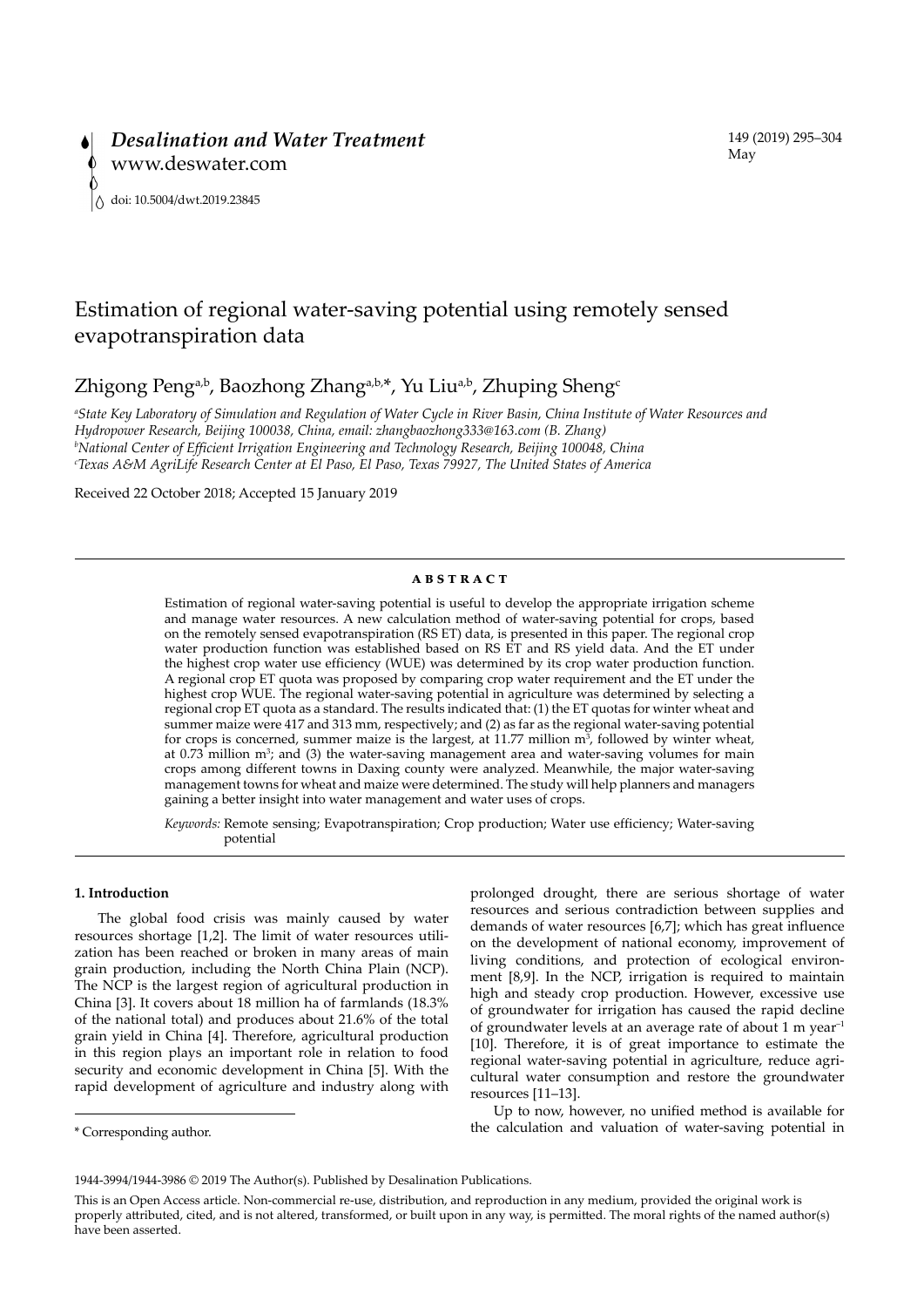agriculture [14–16]. According to quantity of water savings, agriculture water-saving potential could be divided into two categories: (a) engineering water-saving potential, defined as the difference between the water withdrawal in the source region and the amount of water delivered to field, and (b) natural water-saving potential, defined as reductions in ineffective evapotranspiration (ET), such as soil evaporation, irrigation water evaporation in fields and irrigation system, namely the real water-saving quantity, the detail could be found in the study by Shen et al. [17]. Due to the difficulty to acquire large-scale ET data by using conventional methods, previous studies mainly focused on the engineering water-saving quantity [18–25]; that is, water loss from canal seepage, operation spills, and field drainage. However, the seepage, spill, and field drainage are not lost and could be reused at the downstream site or by eco-environment [26]. On the other hand, with technical innovations in the field of remote sensing (RS), RS images have such attributes as high spatial-temporal resolution, bidirectional reflectance multi-spectral and others. Therefore, monitoring large-scale ET with high accuracy by using RS technology is feasible, which overcomes the limitations of calculation of regional ET using conventional methods based on monitoring data of weather stations [27–35]. Different from the conventional method of engineering water-saving, the regional water-saving potential in agricultural irrigation was calculated based on RS ET data, in which the water-saving effects are evaluated as the reduction of the regional water consumption rather than the quantity of water withdrawn for irrigation. Therefore, the regional water-saving potential in agricultural irrigation based on RS ET data belongs to natural water-saving potential.

In this paper, the regional crop water production functions were derived based on the analysis of the relationship among ET, crop production and water use efficiency (WUE) by using GIS and RS techniques. A regional crop ET quota is determined by comparing the crop water requirements and the ET under the highest crop WUE. Then the regional water-saving potential in agricultural irrigation was evaluated using the selected regional crop ET quota. At the same time, the water-saving potential at pixel scale could be calculated, which has practical significance for crop water-saving management. Such a new calculation method

of agricultural water-saving potential based on RS ET data is a good complement to other calculation methods of agricultural water-saving potential.

## **2. Materials and methods**

## *2.1. Materials*

# *2.1.1. Study area*

Daxing County, comprising of 14 towns and 2 farms, is located in the northeastern part of the NCP and north-central of the Haihe River basin (Fig. 1), between latitude of 39°26′ and 39°50′N, and longitude of 116°13′ and 116°43′E [36]. The elevation of the northwest is 50 m, while that of the southeast is 15 m, and the total study area covers 1,044 km<sup>2</sup>. The study area soils in 1 m soil depth are silt loam formed by loess deposits, and continuous clay can be found in some areas. The winter wheat was planted by early October and harvested by mid-June in the next year, and the summer maize was planted immediately. The local climate is sub-humid, with mean annual precipitation of 490 mm, mean annual temperature of 12.1°C, annual accumulated temperature  $(>10^{\circ}C)$  of 4,730 $^{\circ}C$ , mean frost-free days of 185 d, and mean annual evaporation from a free water surface of 1,800 mm. The spatial-temporal distribution of precipitation is uneven, of which more than 70% of the total precipitation occur in the summer months (from June to September) [37].

## *2.1.2. Data used*

The following datasets were used in this paper: (1) the monthly RS ET dataset of Daxing County with a 30 m-space resolution and for the period from October 2005 to December of the next year were used. (2) Land use dataset of Daxing County with a 30 m-space resolution were provided in Albers projection and an Arcshape data format. The Landsat TM and the field data were used to interpret land use maps by supervision classification and visual interpretation, two crops were identified, including winter wheat and summer maize (Fig. 2). The accuracy of 96% for land use data is validated by 114 sampling points of global positioning system. According to field observation, growth periods for



Fig. 1. Location of the study area.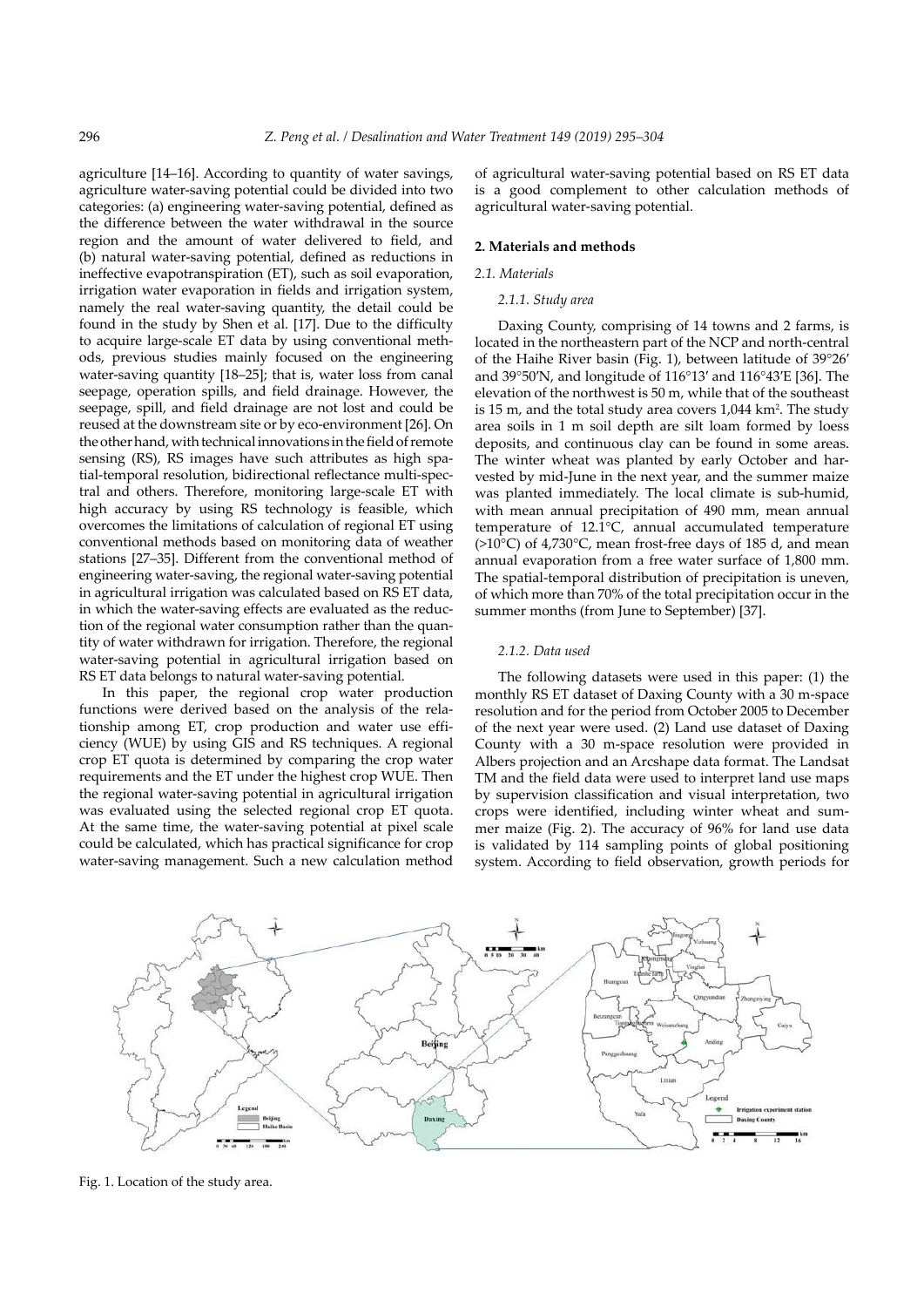



Fig. 2. Land use of the study area.

the crops were identified as follows: from 8th October to 15th June for winter wheat and from 20th June to 30th September for summer maize. (3) In accordance with the crop growth season, the cumulative amount of the net primary productivity is the field dry matter in the agricultural area, which is calculated by using the Carnegie Ames Stanford Approach (CASA) Biosphere model [38]. The CASA model calculates the seasonal biomass increment of terrestrial crops based on ecological principles, satellite data, and surface data. The biomass increment is converted from the amount of photosynthetically active radiation absorbed by plants, depending on vegetation type and cover. This model has been verified in Yucheng, Shandong, Fengqiu, Henan, and Daxing (Beijing) [39]. (4) Meteorological data, such as air temperature, relative humidity, global and net radiation, and wind speed and direction at 2 m height, and precipitation were collected using an automatic weather station at the Irrigation Experiment Station of the China Institute of Water Resources and Hydropower Research (IWHR) at Daxing, Beijing region (39°37′ N, 116°26′ E and 40.1 m a.s.l.), which is located in central south of the study area in Daxing County (Fig. 1).

## *2.2. Methods*

The crop WUE is calculated based on pixel data, such as RS ET and RS crop production. The reasonable ET quota should be located between the ET under the highest crop WUE and the theoretical crop water consumption under the highest crop production. Considering the water resources shortage in Daxing County, the crop ET quota could be determined based on the ET under the highest crop WUE. To avoid the inconsistency between the ET under the highest crop WUE and the results in the field experiment, the crop ET quota was corrected further by the crop water requirement. Then, regional water-saving potential in agriculture is calculated using crop ET quota as an evaluation criterion. The crop ET value of a pixel over the ET quota is considered as excessive water consumption. When the water consumption is lower than the crop ET quota, the crop ET data for a pixel

would be kept as is to account for other factors in determination of ET. Hence water-saving potential in agriculture based on RS ET can be achieved by controlling excessive water consumption for each pixel's ET data.

#### *2.2.1. ETWatch model*

ETWatch is a software originally designed to estimate ET based on remotely sensed land surface data as well as meteorological data, by integrating "Residue Approach" and Penman-Monteith (P-M) model [40,41]. First, the surface energy balance algorithm for land model, dealing with 30 m resolution RS data, and surface energy balance system model, dealing with 1 km resolution RS data are used to compute the ET. Due to cloud cover and satellite overpass interval, an adequate solution for the intermittent period based on the P–M model is then used to calculate daily ET data under all sky conditions. And the detail about ETWatch model can be obtained from the study by Wu et al. [40,41].

The ET validation of ETWatch using field measurements at the study area suggests that the average deviation in the agricultural area is about 10% [42].

# *2.2.2. Crop yield*

The crop yield (*Y*) is defined as total dry matter of a specific crop, reflecting the economic output [43]. According to Howell's study [44], the harvest index  $(H<sub>i</sub>)$  remains constant once the dry matter exceeded 8% of the maximum. Therefore, the  $H_i$  is set constant in many studies since the  $H_i$ becomes stable quickly. The linear relationship between the yield of the crop (*i*) and its dry matter is expressed in the following equation [3]:

$$
Y_i = H_i \times \sum_{\text{ts}}^{\text{te}} \text{DM} \tag{1}
$$

where  $i$  is the crop type, DM is the incremental of the dry matter (kg hm<sup>-2</sup>),  $H$ <sub>*i*</sub> is the harvest index of the crop *i*, defined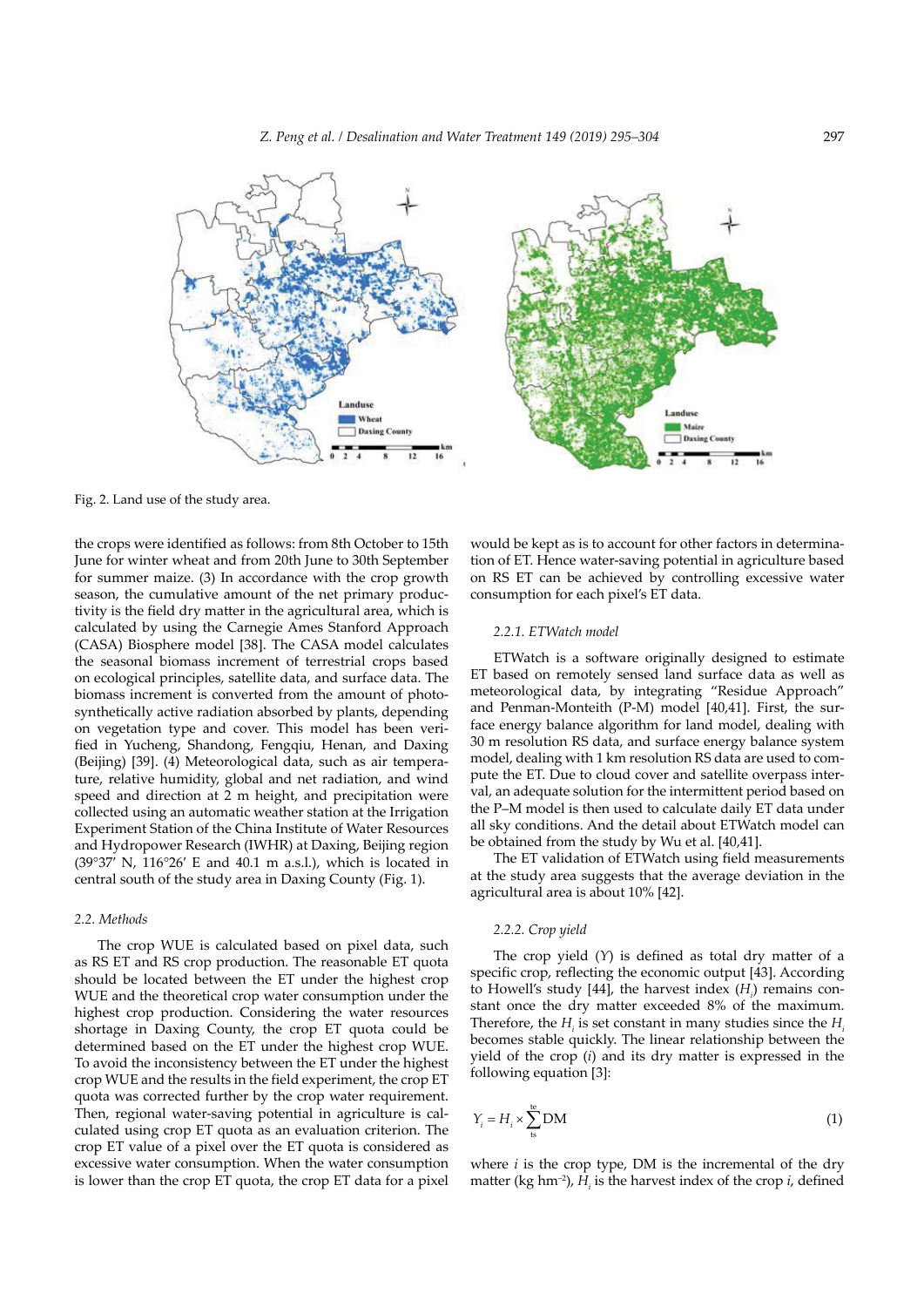as the ratio of yield and the ground dry matter [43]; 'ts' is the sowing time of the crop, and 'te' is the harvest time of the crop. The harvest index of food crops in China varies between 0.35 and 0.45. In the Hai Basin wheat and maize are the main crops based on the crop phonological calendar, the period from October to September of the following year is the growing season. The empirical coefficients of 0.361 for winter wheat and 0.433 for summer maize are used as the annual harvest index in this study. The dry matter and crop yield at the study area have been verified and analyzed in detail in previous studies [39,43].

### *2.2.3. Crop WUE*

Crop WUE is defined as the crop yield produced for each unit of water consumed. The WUE is a comprehensive index to assess the performance of agricultural production and the rationality of agriculture water use [45–47]. It is defined as follows:

$$
WUE_{\rm sci} = Y_{\rm sci}/ET_{\rm sci}/10\tag{2}
$$

where WUE<sub>sci</sub> is *i*<sup>th</sup> pixel's crop WUE in kg m<sup>-3</sup>,  $Y_{\text{sci}}$  is *i*<sup>th</sup> pixel's crop yield in kg hm<sup>-2</sup> and  $ET_{\text{sci}}$  is *i*<sup>th</sup> pixel's crop ET in mm, and 10 is the unit conversion coefficient.

# *2.2.4. Crop ET quota*

With a 30 m space resolution of the RS ET dataset, there were thousands of pixels for one crop in the study area. If the crop water production function was established based on every pixel, data points would be too discrete to allow high-efficiency regression analysis. Considering the distribution of the RS ET dataset, the pixel value of RS ET was classified by an interval of 20 mm. As a result, the RS ET data of some crops could be divided into ranges, such as 60–80 mm, …, 460–480 mm, …, and so on. The average values of the classified RS ET were then calculated by using GIS techniques such as the tools of Reclassify and Zonal Statistics. The average values of crop WUE and crop yield were also calculated by using the classified RS ET. The relationship among RS ET, RS crop yield and crop WUE can be analyzed in the similar method. Based on the results from the crop water consumption experiments in the field, the relationship between crop WUE and water consumption is determined as a quadratic function [48]. The crop ET quota is calculated by Eq. (5), where the crop ET quota is further corrected by the crop water requirement. The formula for the ET quota is listed as follows:

$$
WUE_{rc} = aET_{rc}^2 + bET_{rc} + c
$$
 (3)

$$
ET_c = K_c \times ET_0 \tag{4}
$$

$$
ET_{q} = \begin{cases} -\frac{b}{2a} & \left( -\frac{b}{2a} \leq ET_{c} \right) \\ ET_{c} & \left( ET_{c} < -\frac{b}{2a} \right) \end{cases}
$$
(5)

where  $WUE_{rc}$  is the average value of crop WUE classified in kg m<sup>-3</sup>, ET<sub>rc</sub> is the average value of RS ET classified in mm, *a* and *b* are coefficients of the quadratic parabola,  $ET_c$  is crop water requirement in mm,  $ET_0$  is the reference crop ET in mm,  $K_c$  is the crop coefficient and  $ET_q$  is the crop ET quota in mm. Here, the reference ET is calculated by using the FAO 56 Penman-Monteith's equation, and the crop coefficient is calculated by using the FAO 56 single-crop coefficient approach [49–53].

### *2.2.5. Water-saving potential in irrigated agriculture*

The following formula was proposed to estimate water-saving potential (WSP) using ET quota:

$$
WSP = \sum_{i=1}^{n} 0.9 \times WSP_{\rm sci} \tag{6}
$$

$$
WSP_{\rm sci} = ET_{\rm sci} - ET_{\rm adci}
$$
\n<sup>(7)</sup>

$$
\mathbf{ET}_{\text{adci}} = \begin{cases} \mathbf{ET}_{\text{sci}} & (\mathbf{ET}_{\text{sci}} \leq \mathbf{ET}_q) \\ \mathbf{ET}_q & (\mathbf{ET}_{\text{sci}} > \mathbf{ET}_q \end{cases} \tag{8}
$$

where WSP is the water-saving potential for some crop in  $m^3$ ,  $WSP_{\text{sci}}$  is the *i*<sup>th</sup> pixel's water-saving potential in mm,  $ET_{\text{sci}}$  is the  $i<sup>th</sup>$  pixel's ET in mm,  $ET<sub>adci</sub>$  is the adjusted ET for  $i<sup>th</sup>$  pixel in mm and *n* is the number of pixels for the crops in the study area, and 0.9 is the unit conversion coefficient under 30 m space resolution pixel.

# **3. Results and discussion**

### *3.1. WUE and regional ET quota*

As shown in Fig. 3, the winter wheat yield increases proportionally, almost linearly, with the ET until it reaches its peak and decreases afterwards. Up to an ET value of 573 mm, the yield of winter wheat increases slowly with ET, but then declined when the ET continues to increase [54]. Before the crop ET reaches a threshold, winter wheat WUE increased with an increase in the ET.

Once the ET reaches its threshold ET, winter wheat WUE then declined as the ET increase further. Based on the relationship between WUE and ET for winter wheat, the crop water production function for winter wheat simulated by the quadratic parabola-fitting equation Eq. (9) is derived as follows:

WUE E rc T E rc T R rc = −0 00000814 + − 0 00679 0 102 ( ) = 0 782 2 2 . . . . (9)

Based on the crop water production function for winter wheat, the threshold ET was determined as 417 mm, and its WUE was  $1.31 \text{ kg m}^{-3}$ . Similarly, based on the relationship between crop yield and ET for winter wheat, the crop yield was determined as  $5.649 \text{ kg} \text{ hm}^2$  when its ET reaches the threshold of 417 mm.

As shown in Fig. 4, summer maize yield increases proportionally, almost linearly, with an increase in ET. When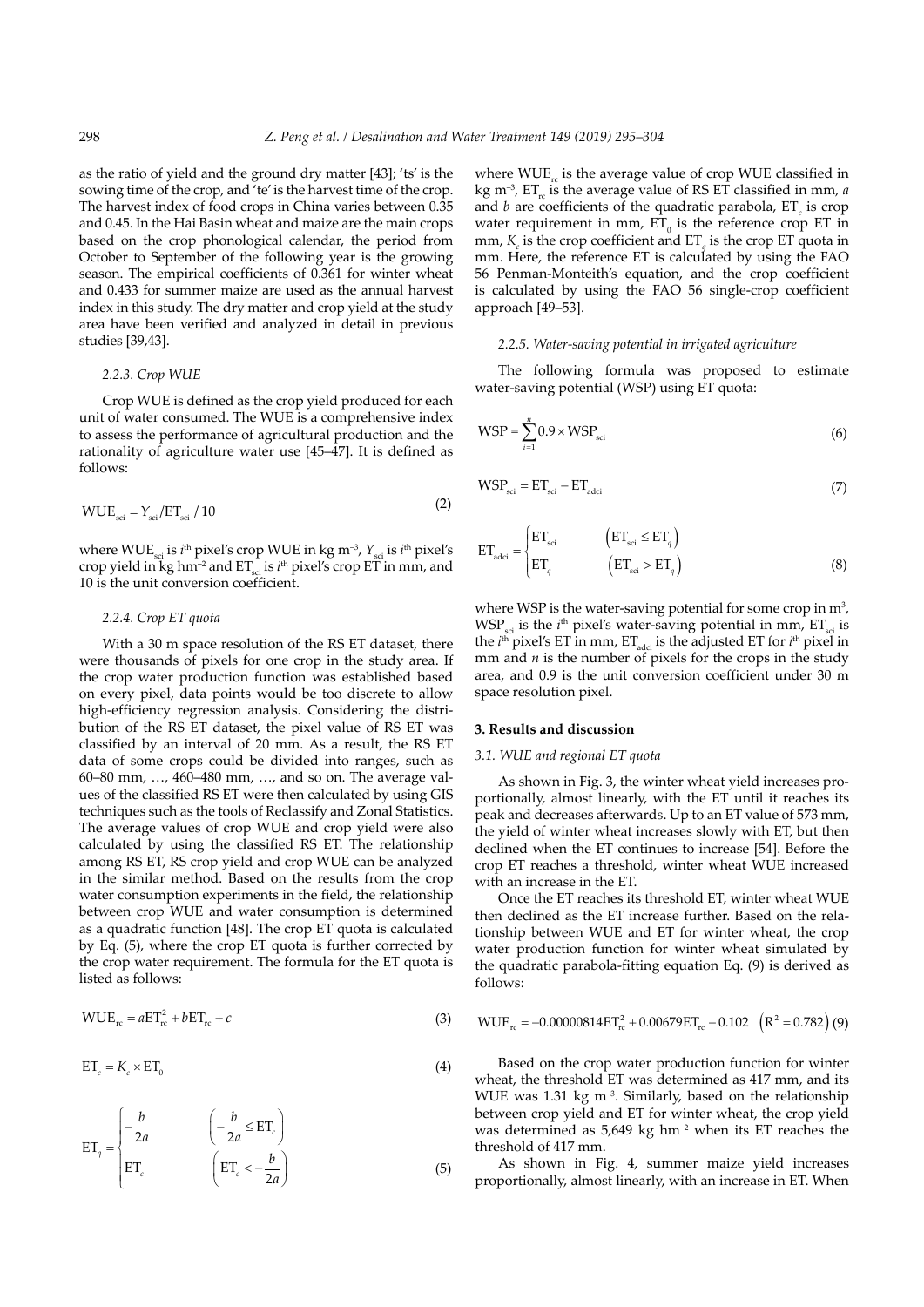

Fig. 3. Crop yield and water use efficiency change with evapotranspiration for winter wheat.



Fig. 4. Crop yield and water use efficiency change with ET for summer maize.

the ET of summer maize goes over 400 mm, the wheat yield increases at a lower rate. The relationship between WUE and ET for summer maize is similar to that for winter wheat [55]. The WUE of summer maize increases with an increase of the ET until it reaches its peak and decreases afterward. The crop water production function for summer maize simulated by the quadratic equation Eq. (10) was obtained with a very high *R*-squared value (0.821).

$$
WUE_{rc} = -0.00000575ET_{rc}^{2} + 0.00466ET_{rc} + 1.027 (R^{2} = 0.821) (10)
$$

Based on the crop water production function for summer maize, the threshold ET was determined at 405 mm, and its WUE was 2.05 kg m–3. The corresponding yield was 7,984 kg hm<sup>-2</sup> at the threshold ET of  $405$  mm.

The average crop water requirements of winter wheat and summer maize were calculated as 434 and 313 mm, respectively. In this paper we choose the high yield and low ET at the largest crop WUE as evaluation criteria. The ET quota for winter wheat and summer maize were then determined as 417 and 313 mm, respectively.

### *3.2. Frequency distribution histogram of the ET, yield, and WUE of winter wheat and summer maize*

Based on the mean values and variations of RS data, the distribution ratios of the ET, crop yield, and WUE for some crops were calculated using the NORMDIST function,

which calculates the cumulative distribution function of the standard normal distribution. As a result, the normal distributions of their RS data were assessed. The frequency distribution histograms of the winter wheat ET, its yield and its WUE are shown in Fig. 5. The winter wheat ET mainly ranges from 200 to 560 mm with an average of 328 mm and a variation of 80 mm. Winter wheat yield mainly ranges from 800 to 10,400 kg hm<sup>-2</sup> with an average of 3,930 kg hm<sup>-2</sup> and a variation of 2,003 kg hm<sup>-2</sup>. The winter wheat WUE mainly ranges from 0.80 to 2.60 kg m<sup>-3</sup> with an average of 1.18 kg m<sup>-3</sup> and a variation of  $0.55 \text{ kg m}^{-3}$ . Based on the water production function of winter wheat and the relationship between the ET and RS crop yield, its yield and WUE were determined as  $5,649$  kg hm<sup>-2</sup> and  $1.31$  kg m<sup>-3</sup>, respectively, when the ET quota of winter wheat reached the threshold of 417 mm. Based on the NORMDIST function of RS data for winter wheat as shown in Fig. 5, the frequency ranges of the winter wheat ET quota, its yield and WUE were primarily located from 27% to 92%, 36% to 89%, and 24% to 87%, respectively. The frequency of ET, yield, and WUE was 89%, 85%, and 84%, respectively, when the ET quota of winter wheat reaches 417 mm. Therefore, the ET quota of 417 mm for winter wheat is a reasonable representation.

As shown in Fig. 6, the summer maize ET mainly ranges from 160 to 520 mm with an average of 302 mm and a variation of 68 mm. The summer maize yield mainly ranges from 800 to 10,000 kg hm<sup>-2</sup> with an average of 5,751 kg hm<sup>-2</sup> and a variation of  $1,710 \text{ kg }$  hm<sup>-2</sup>. The summer maize WUE mainly ranges from 1.20 to 3.00 kg  $m^{-3}$  with an average of 1.88 kg m<sup>-3</sup> and a variation of 0.26 kg m<sup>-3</sup>. Based on the water production function of summer maize and the relationship between the ET and RS yield, its yield and WUE were determined as 5,999 kg hm<sup>-2</sup> and 1.91 kg m<sup>-3</sup>, respectively, when the ET quota of summer maize reached its threshold of 313 mm. Based on the NORMDIST function of the normal distribution of RS data for summer maize, the frequency ranges of the summer maize ET quota, its yield and its WUE were primarily located from 38% to 62%, 61% to 80%, and 36% to 87%, respectively. The frequency of ET, yield, and WUE were 58%, 61%, and 52%, respectively, when the ET quota of summer maize reached the threshold of 313 mm. Therefore, the ET quota of 313 mm of summer maize is a reasonable representation.

# *3.3. Crop yield frequency distribution under the ET quota neighborhood*

There are two principles in the determination of ET quota and its yield neighborhood. One is no difference of pixels' value in the range of neighborhood, and the other is enough pixels for representativeness. When the interval of 10 mm was selected to determine the neighborhood of ET quota, there are about 5,000 pixels for winter wheat and 34,000 pixels for summer maize, respectively. The yield frequency distribution histograms of winter wheat under ET quota neighborhood are shown in Fig. 7(a). The neighborhood of winter wheat ET quota of 417 mm was in 410–420 mm. The frequency distribution of winter wheat yield in the neighborhood of ET quota mainly varied between 4,000 and 7,000 kg hm–2, which accounted for about 74% of winter wheat yield in the neighborhood based on the NORMDIST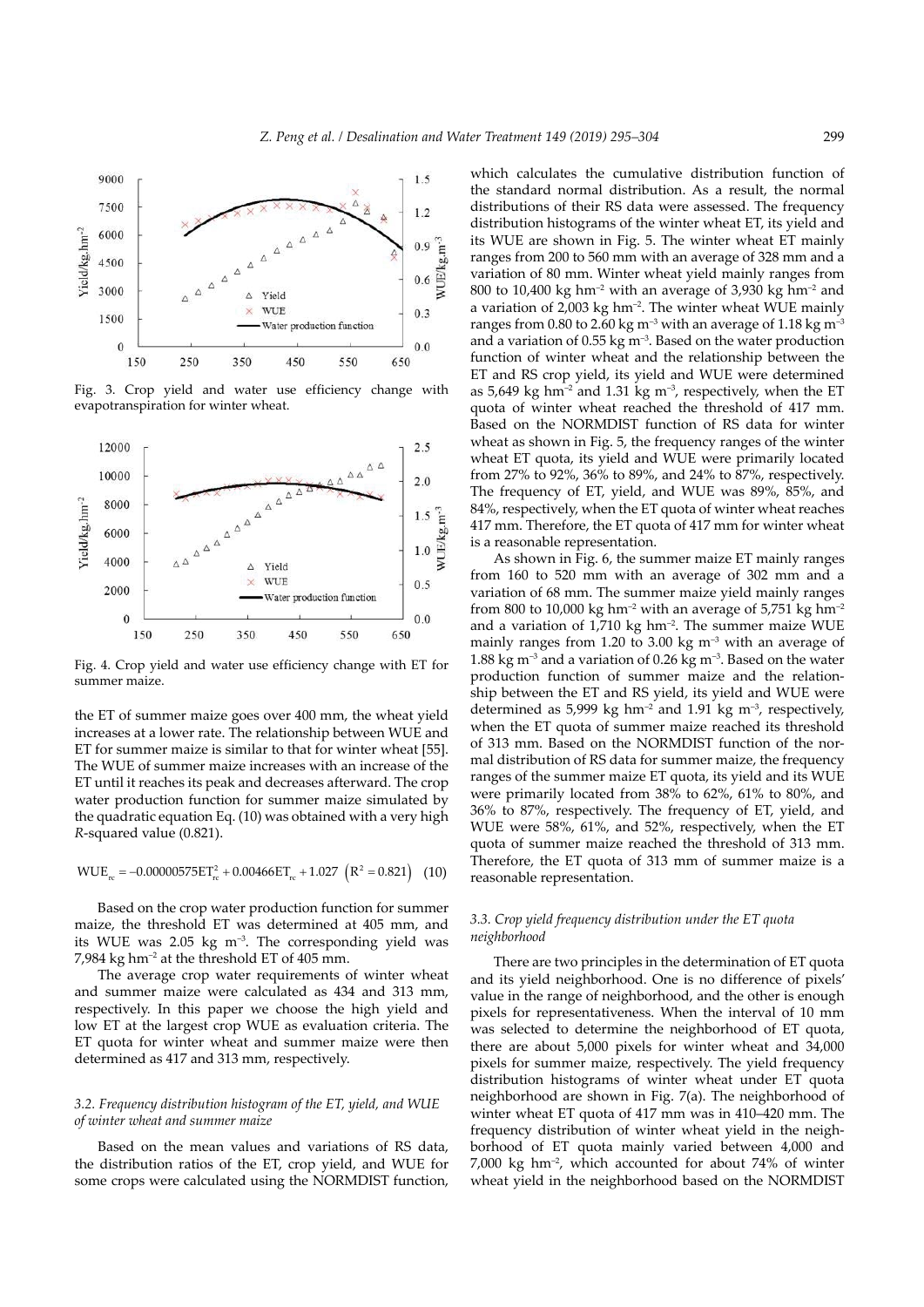

Fig. 5. Frequency distribution histogram of winter wheat ET, crop yield and water use efficiency.



Fig. 6. Frequency distribution histogram of summer maize ET, crop yield, and water use efficiency.



Fig. 7. Histogram of the crop yield under the ET quota neighborhood.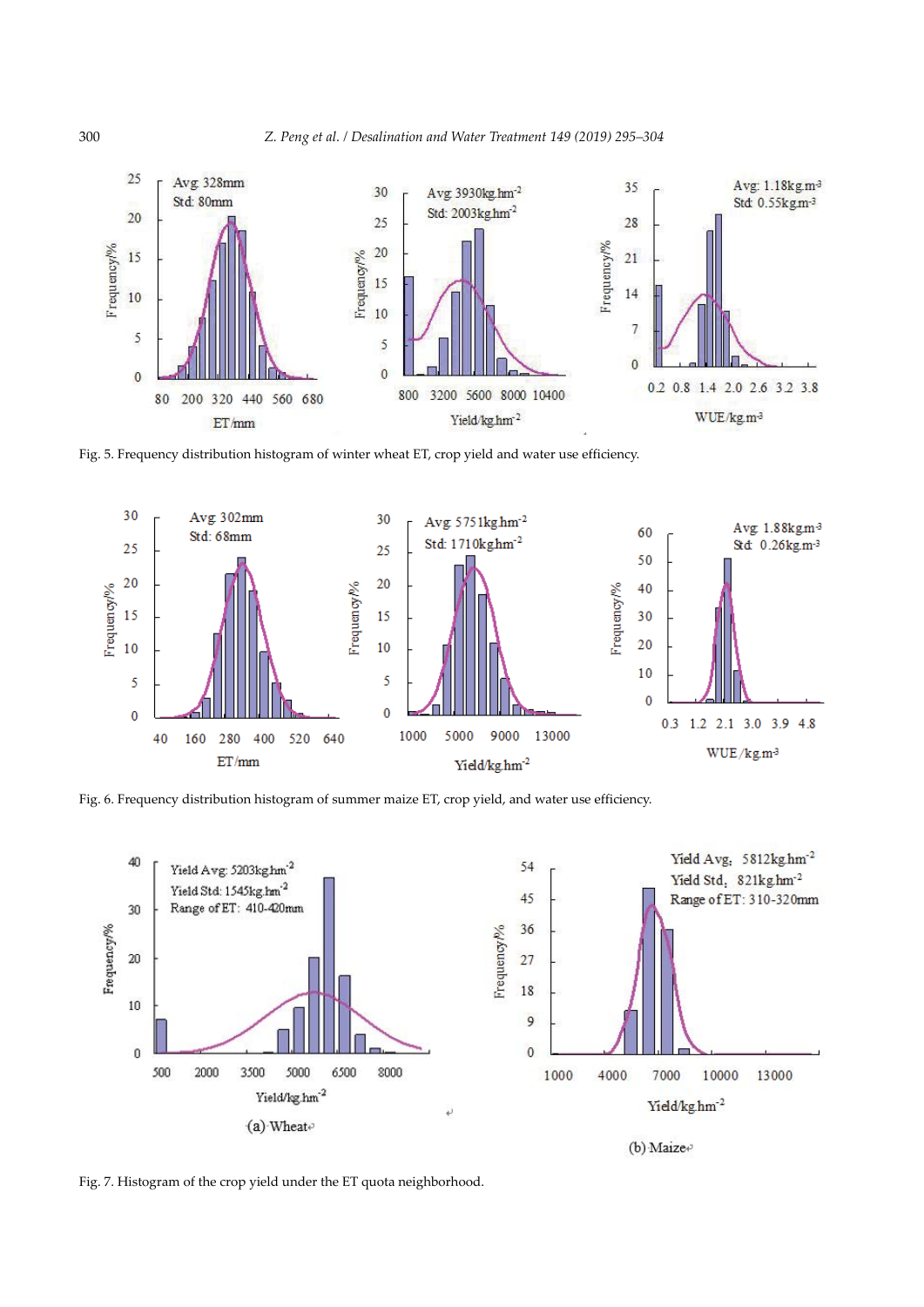function. Approximately 52.29% of winter wheat pixel's yield in the neighborhood of ET quota was lower than the winter wheat yield of  $5,649 \text{ kg} \text{ hm}^{-2}$  under ET quota. If the ET of winter wheat remained unchanged, winter wheat yield could be increased by adopting agricultural management practices such as balanced fertilization techniques and others.

As shown in Fig. 7(b), the neighborhood of summer maize ET quota 313 mm ranges from 310 to 320 mm, and the frequency distribution of summer maize yield in the neighborhood of ET quota ranges from 3,500 to 6,500 kg  $\text{hm}^{-2}$ , which accounted for about 99% of that in the neighborhood of ET quota. It was estimated that 61.44% of summer maize pixel's yield in the neighborhood of ET quota was lower than the summer maize yield of  $6,000 \text{ kg }$  hm<sup>-2</sup> under ET quota. If the ET of summer maize remained unchanged, summer maize yield could be increased by adopting some agricultural management practices. In sum, the calculated crop ET quota is feasible, and the crop yield under ET quota could be increased by implementing some agricultural management practices.

# *3.4. ET frequency distribution under the ET quota yield neighborhood*

When the interval of  $100 \text{ kg}$  hm<sup>-2</sup> was selected to determine the neighborhood of ET quota yield, there are over 3,000 pixels for winter wheat and 12,000 pixels for summer maize, respectively. The ET frequency distribution histograms of winter wheat and summer maize under ET quota yield neighborhood are shown in Fig. 8. The neighborhood of winter wheat ET quota yield of 5,649 kg hm–2 ranges from 5,600 to 5,700 kg hm–2, and the frequency distribution of the ET under the winter wheat ET quota yield neighborhood was normally distributed mainly from 360 to 450 mm, which accounted for 93.67%. It was estimated that, approximately, 21.74% of winter wheat pixel's ET in the neighborhood of winter wheat ET quota yield were higher than the winter wheat ET quota of 417 mm. If winter wheat yield remained unchanged, the winter wheat ET could be decreased by

using water-saving measures such as optimal irrigation scheduling. The neighborhood of the summer maize ET quota yield of 6,000 kg hm<sup>-2</sup> was from 5,950 to 6,050 kg hm<sup>-2</sup>, and the frequency distribution of ET under summer maize ET quota yield neighborhood was mainly from 260 to 420 mm, which accounted for over 99%. It was estimated that approximately 50.93% of summer maize pixel's ET in the neighborhood of the summer maize ET quota yield were higher than the summer maize ET quota of 313 mm. According to water-saving concept, namely a reduction in crop water consumption without a reduction in crop yield, the winter wheat and summer maize ET quotas were validated, proving that the calculated crop ET quota was feasible. It was further concluded that calculated crop ET quota could be further compressed or reduced.

## *3.5. Crop water-saving potential*

The ET quotas for winter and summer maize were determined as 417 and 313 mm, respectively, as shown in the previous section. The crop water-saving potential under ET quota management for these two crops was analyzed, and the results are shown in Table 1. Considering the crop planting area, summer maize covers the largest area, accounting for 50.57% of Daxing County area. Summer maize was followed by winter wheat, accounting for 15.35%. Once crop ET quota was determined, crop water-saving potential could be

#### Table 1

Water saving potential for main crops under ET quota management

| Items                                    | Wheat  | Maize  |
|------------------------------------------|--------|--------|
| Planting area (km <sup>2</sup> )         | 160.23 | 527.79 |
| Proportion of Daxing County (%)          | 15.35  | 50.57  |
| ET quota (mm)                            | 417.00 | 313.00 |
| Water-saving volume $(10^6 \text{ m}^3)$ | 0.73   | 11.77  |
|                                          |        |        |





Fig. 8. Histogram of the crop ET under the ET quota yield neighborhood.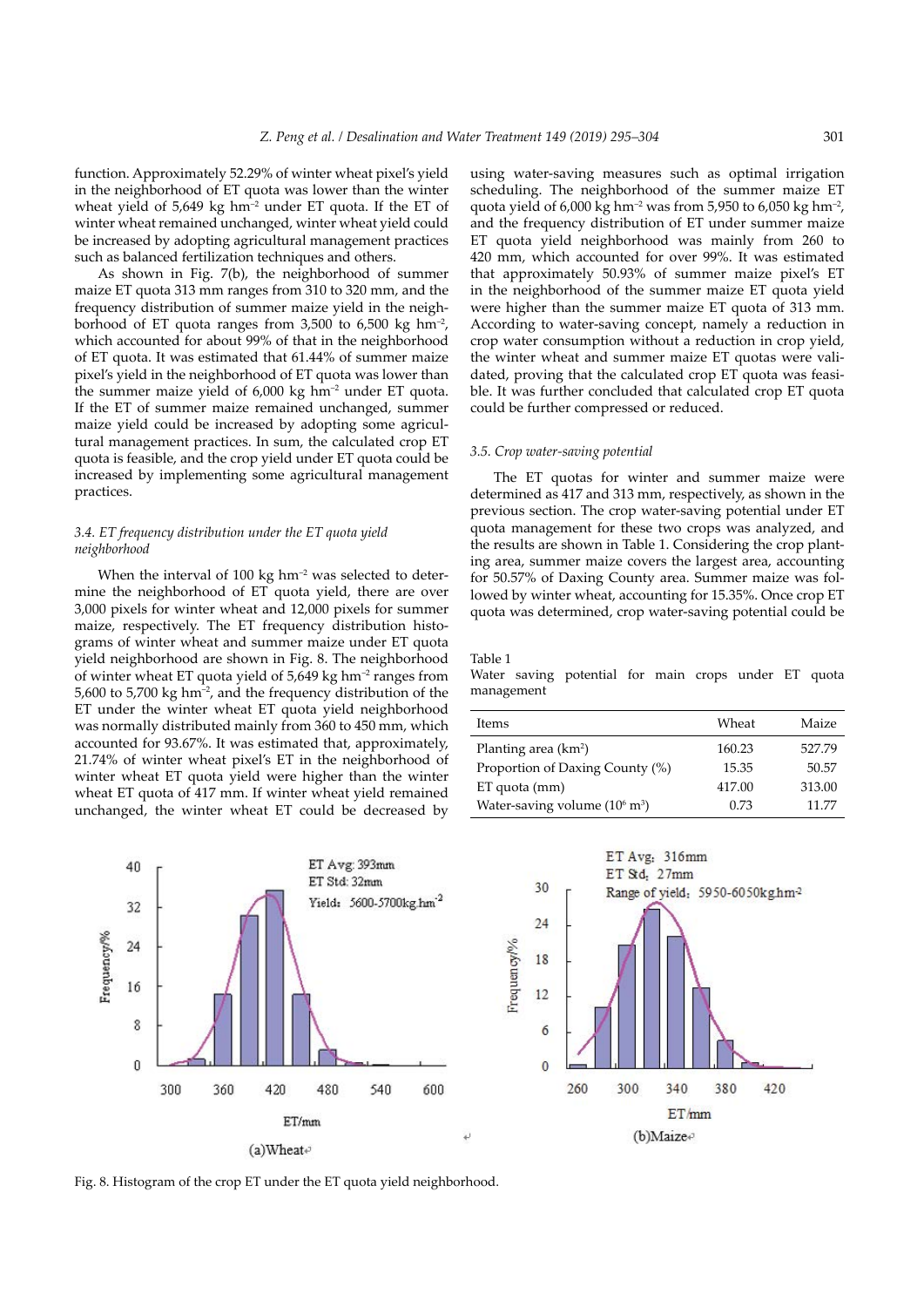acquired by adjusting the current pixels' ET value. Considering water-saving potential, summer maize would contribute the largest, with approximately  $11.77$  million  $m<sup>3</sup>$ , followed by winter wheat, with  $0.73$  million  $m<sup>3</sup>$ . The quantity of water-saving depends on two major factors: the crop planting area and the difference between the current average ET and the adjusted average ET. Therefore, we should target water-savings volume on wheat production because it grows in a dry season and depends on irrigation. However, it is difficult to control water consumption for maize production since that grows in a rainy season.

To demonstrate application of the new method, water-saving volumes for main crops among towns as well as water-saving management area within each town in Daxing county were analyzed. The results are shown in Table 2 and Fig. 9. Comparing water-saving volumes of wheat in the study area, we found that Qingyundian was the largest, with approximately  $0.228 \times 10^6$  m<sup>3</sup>, followed by Jiugong, with  $0.194 \times 10^6$  m<sup>3</sup>, then by Changziying with  $0.130 \times 10^6$  m<sup>3</sup>, and the least by Tiantanghe farm, with no water-saving volume. In terms of water-saving volume for maize, Beizangcun was the largest, with approximately  $1.843 \times 10^6$  m<sup>3</sup>, followed by

# Table 2

| Water-saving volumes for main crops within water-saving management areas among towns in Daxing county |  |  |  |  |  |
|-------------------------------------------------------------------------------------------------------|--|--|--|--|--|
|-------------------------------------------------------------------------------------------------------|--|--|--|--|--|

| Towns and farms | ET quota management area (km <sup>2</sup> ) |         | Water-saving volume $(10^6 \text{ m}^3)$ |        |
|-----------------|---------------------------------------------|---------|------------------------------------------|--------|
|                 | Wheat                                       | Maize   | Wheat                                    | Maize  |
| Yizhuang        | 0.000                                       | 4.424   | 0.000                                    | 0.393  |
| Jiugong         | 1.579                                       | 3.059   | 0.194                                    | 0.234  |
| Xihongmen       | 0.190                                       | 1.923   | 0.011                                    | 0.114  |
| Huangcun        | 1.128                                       | 21.503  | 0.034                                    | 1.416  |
| Yinghai         | 0.753                                       | 4.924   | 0.030                                    | 0.322  |
| Tuanhe farm     | 0.150                                       | 1.715   | 0.013                                    | 0.095  |
| Qingyundian     | 6.064                                       | 17.261  | 0.228                                    | 0.910  |
| Changziying     | 3.524                                       | 12.773  | 0.130                                    | 0.524  |
| Caiyu           | 1.229                                       | 19.931  | 0.027                                    | 0.914  |
| Beizangcun      | 0.185                                       | 19.762  | 0.005                                    | 1.843  |
| Weishanzhuang   | 1.815                                       | 27.401  | 0.043                                    | 1.337  |
| Tiantanghe farm | 0.003                                       | 1.355   | 0.000                                    | 0.069  |
| Anding          | 0.083                                       | 14.937  | 0.002                                    | 0.703  |
| Panggezhuang    | 0.185                                       | 22.271  | 0.003                                    | 1.293  |
| Lixian          | 0.362                                       | 15.007  | 0.007                                    | 0.481  |
| Yufa            | 0.179                                       | 30.235  | 0.004                                    | 1.121  |
| Total           | 17.428                                      | 218.481 | 0.730                                    | 11.770 |



Fig. 9. Maps of water-saving management area for wheat and maize in Daxing County.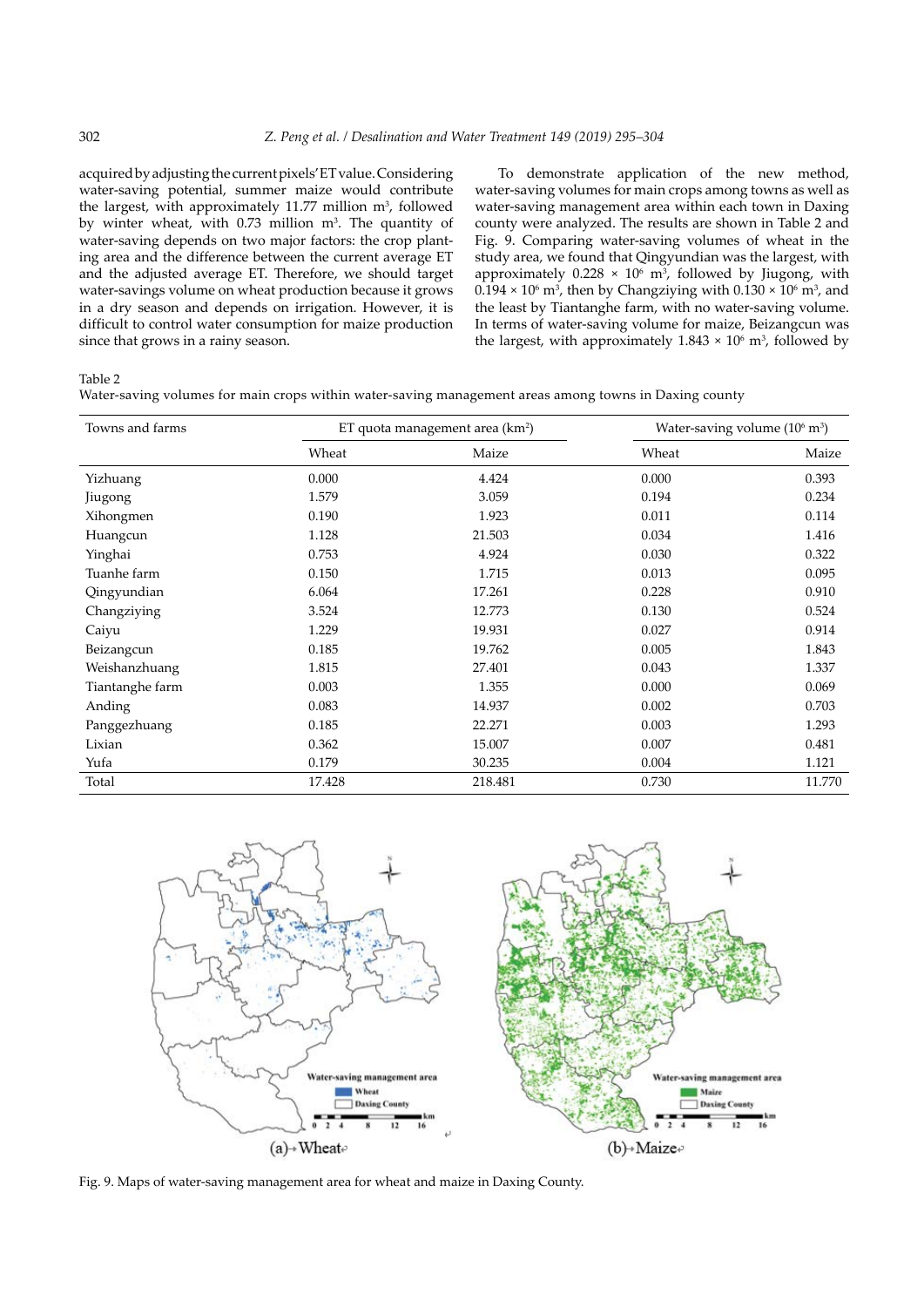Huangcun, with  $1.416 \times 10^6$  m<sup>3</sup>, then by Weishanzhuang with  $1.337 \times 10^6$  m<sup>3</sup>, and the least by Tiantanghe farm, with  $0.069 \times 10^6$  m<sup>3</sup>.

The water-saving management area for winter wheat was 17.428 km<sup>2</sup>, which accounted for 10.88% of winter wheat planting area. In terms of water-saving management area for winter wheat, Qingyundian was the largest, with approximately 6.064 km<sup>2</sup>, followed by Changziying, with 3.524 km<sup>2</sup>, then by Weishanzhuang, with  $1.815 \text{ km}^2$ , and the least by Tiantanghe farm, with about 0.003 km<sup>2</sup>. The water-saving management area for maize was  $214.481 \text{ km}^2$ , accounting for 41.40% of the maize planting area. In comparison of the water-saving management area for maize in the study area, Yufa was the largest, with approximately  $30.235 \text{ km}^2$ , followed by Weishanzhuang, with  $27.401 \text{ km}^2$ , then by Panggezhuang, with 22.271 km<sup>2</sup>, and the least by Tiantanghe farm, with about 1.355 km<sup>2</sup>.

Based on a comprehensive consideration of water-saving volume for main crops within the water-saving management area among towns, the major towns for winter wheat were Qingyundian, Changziying, and Jiugong; the major towns for maize were Beizangcun, Huangcun, and Weishanzhuang. For the water-saving management area, measures could be taken to reduce the water consumption, for example, the optimal irrigation schedule for winter wheat; the dry-land farming for summer maize.

#### **4. Conclusions**

The relationship among RS ET, RS crop yield and crop WUE was analyzed, a quadratic model between the RS ET and crop WUE was identified by using statistical regression, and the ET quota of main crops was determined. Basis of this, a new calculation of water-saving potential for crops is presented. The new method presented in this paper accounts for natural water-saving potential by assessing the water saving potential at a pixel scale, complementing other methods. The conclusions were drawn as follows:

- The rational ET quotas are the base for calculating the crop water-saving potential. The ET quotas of winter wheat and summer maize were 417 and 313 mm, respectively. The rationality of the calculated crop ET quotas was validated by the frequency distribution histogram of RS ET, RS crop yield and crop WUE and water-saving concept, namely, by reducing crop water consumption without a reduction in crop yield and by increasing crop yield without an increase in crop water consumption.
- Regional water-saving potential was calculated by comparing the current ET values with the adjusted pixel's ET values using the selected crop ET quota as evaluation criteria. It was concluded that summer maize has the largest potential, at 11.77 million  $m<sup>3</sup>$ , followed by winter wheat, at  $0.73$  million m<sup>3</sup>.
- Furthermore, for winter wheat and summer maize, the towns of water-saving management were selected. Therefore, water-saving potential and water-saving management area for main crops could be calculated by the method, which is benefit to regional agriculture water management.

# **Acknowledgements**

The research grants from the National Key R & D Program of China (2018YFC0407703), Non-Profit Industry Financial Program of MWR (201501016), the Chinese National Natural Science Fund (51379217, 91425302), the Special Scientific Fund sponsored by IWHR (ID0145B082017, ID0145B742017), and the Special Fund of State Key Laboratory of Simulation and Regulation of Water Cycle in River Basin, China Institute of Water Resources and Hydropower Research (2016TS06) were acknowledged.

#### **References**

- J.S. Wallace, Increasing agricultural water use efficiency to meet future food production, Agric. Ecosyst. Environ., 82 (2000) 105–119.
- [2] Y.B. Wang, P.T. Wu, B.A. Engel, S.K. Sun, Application of water footprint combined with a unified virtual crop pattern to evaluate crop water productivity in grain production in China, Sci. Total Environ., 497–498 (2014) 1–9.
- [3] Z. Yan, C. Gao, Y. Ren, R. Zong, Y. Ma, Q. Li, Effects of presowing irrigation and straw mulching on the grain yield and water use efficiency of summer maize in the North China Plain, Agric. Water Manage., 186 (2017) 21–28.
- [4] H.Y. Sun, Y.J. Shen, Q. Yu, G.N. Flerchinger, Y. Zhang, C. Liu, X. Zhang, Effect of precipitation change on water balance and WUE of the winter wheat-summer maize rotation in the North China Plain, Agric. Water Manage., 97 (2010) 1139–1145.
- [5] X. Liu, Y. Li, W. Hao, Tread and causes of water requirement of main crops in North China in recent 50 years, Trans. Chin. Soc. Agric. Eng., 21 (2005) 155–159.
- [6] Z.W. Song, H.L. Zhang, R.L. Snyder, F.E. Anderson, F. Chen, Distribution and trends in reference Evapotranspiration in the North China Plain, J. Irrig. Drain. Eng., 136 (2010) 240–247.
- [7] X. Yang, Y. Chen, S. Racenka, W. Gao, L. Ma, G. Wang, P. Yan, P. Sui, T. Steenhuis, Effect of diversified crop rotations on groundwater levels and crop water productivity in the North China Plain, J. Hydrol., 522 (2015) 428–438.
- [8] Y. Yang, Y. Yang, J.P. Moiwo, Y. Hu, Estimation of irrigation requirement for sustainable water resources reallocation in North China, Agric. Water Manage., 97 (2010) 1711–1721.
- [9] R. Zhang, Groundwater hydrograph patterns in North China Plain during 1982–1986 interpreted using principal component analysis, Adv. Mater. Res., 356–360 (2012) 2320–2324.
- [10] C. Chen, E. Wang, Q. Yu, Modeling wheat and maize productivity as affected by climate variation and irrigation supply in North China Plain, Agron. J., 3 (2010) 1037–1049.
- [11] S. Lopez, B. Lima, M. Belen Aguero, M. Liza Lopez, M. Hadad, J. Zygadlo, D. Caballero, R. Stariolo, E. Suero, G. Egly Feresin, A. Tapia, Chemical composition, antibacterial and repellent activities of *Azorella trifurcata*, *Senecio pogonias*, and *Senecio oreophyton* essential oils, Arabian J. Chem., 11 (2018) 181–187.
- [12] M.M. Morones Esquivel, J.C. Pantoja Espinoza, J.B. Proal Najera, I. Chairez Hernandez, J.N. Gurrola Reyes, M. Avila Santos, Use of a plate reactor (tio<sub>2</sub>/glass) for the degradation of 2,5-diclorofenol by solar photocatalisis, Revista Internacional De Contaminacion Ambiental, 33 (2017) 605–616.<br>[13] A. Tomporowski, J. Flizikowski, M. Opielal
- Tomporowski, J. Flizikowski, M. Opielak, R. Kasner, W. Kruszelnicka, Assessment of energy use and elimination of Co2 emissions in the life cycle of an offshore wind power plant farm, Polish Marit. Res., 24 (2017) 93–101.
- [14] W. Gao, W. Wang, New isolated toughness condition for fractional (*g*, *f*, *n*) - critical graph, Colloquium Mathematicum, 147 (2017) 55–65.
- [15] Z. Liu, Economic analysis of energy production from coal/ biomass upgrading; Part 1: hydrogen production, Energy Sources, Part B: Econ. Plann. Policy, 13 (2018) 132–136.
- [16] W. Peng, A. Maleki, M.A. Rosen, P. Azarikhah, Optimization of a hybrid system for solar-wind-based water desalination by